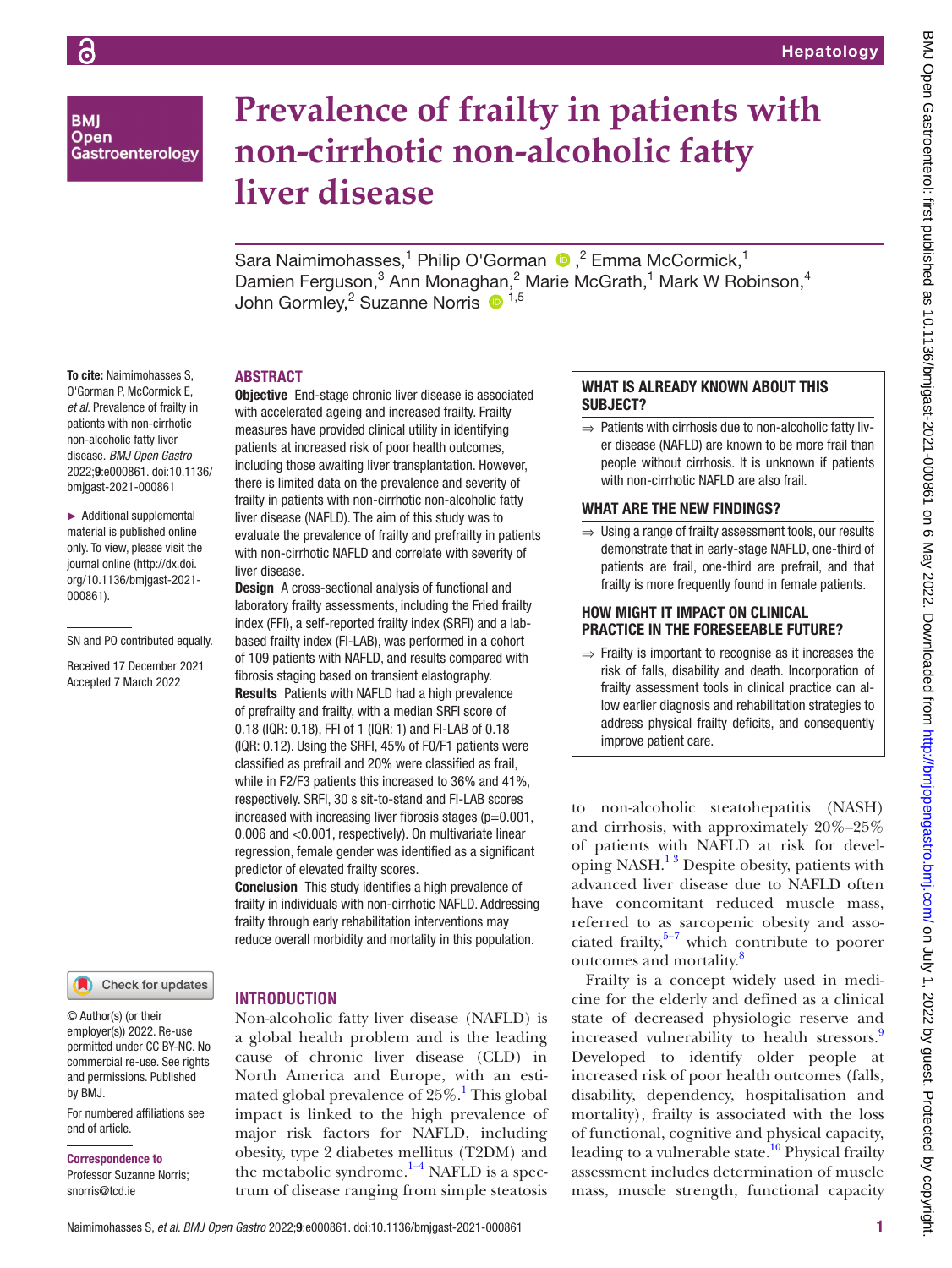and aerobic exercise capacity, and as such partially over-laps with sarcopenia.<sup>[11](#page-7-4)</sup> Sarcopenia, a term initially used to describe generalised loss of skeletal muscle mass in an ageing population, is now recognised as a syndrome requiring two of three diagnostic criteria: low muscle mass, and one of two additional criteria—low muscle strength or low physical performance. $^{12}$ 

While frailty is a multidimensional construct, physical frailty is the component that has been most frequently described in CLD, especially in the setting of liver transplantation.[13–18](#page-7-6) The prevalence of frailty in patients with advanced liver disease ranges from 17% to 68%, with frailty being associated with the presence of ascites, hepatic encephalopathy and Child-Pugh class C.<sup>13-19</sup> Consequently, frailty has emerged as a powerful predictor of clinical outcomes in patients with cirrhosis, and, in particular, patients requiring liver transplantation, with recently proposed guidelines recommending the incorporation of frailty assessments into routine clinical care.<sup>20</sup> The aetiology of liver disease may also be important, with one study reporting the impact of frailty on mortality is more pronounced in cirrhotic patients with NAFLD compared with patients with alcoholic liver disease.<sup>[21](#page-7-8)</sup>

Frail patients with CLD frequently exhibit sarcopenia, and sarcopenic cirrhotic patients are often frail, resulting in poorer outcomes, physical disability and poorer quality of life. The prevalence of sarcopenia in cirrhosis ranges from 30% to 70%, depending on the diagnostic tools used and the severity of the underlying liver disease. $2^2$ Recent data suggest that sarcopenia is frequently overlooked in patients with NAFLD, and that sarcopenia may be a risk factor for progression of disease in patients with NAFLD. $23-26$ 

Data on the prevalence of frailty in non-cirrhotic patients with NAFLD populations are lacking. In a study by Wang and colleagues, $27$  adults with non-cirrhotic CLD were less likely to be classed as 'robust' and more likely to be classed as 'prefrail' or 'frail' compared with adults without CLD, however, the authors did not analyse differences between liver disease aetiologies. A challenge in assessing frailty among patients with NAFLD is determining the optimal frailty assessment tools. A number of instruments to operationalise frailty have been established, including the Fried frailty index  $(FFI)$ ,<sup>[28](#page-7-12)</sup> the self-reported frailty index  $(SRFI)$ <sup>29</sup> and the lab-based frailty index  $(FI-LAB)$ .<sup>[30](#page-7-14)</sup> These instruments have been reported to be independent predictors of clinical outcomes such as mortality, hospitalisation and self-reported health scores in elderly populations. However, as the majority of these instruments were derived using cohorts of community-dwelling older adults without known liver disease, their application in patients with NAFLD is unknown.

This study aimed to address the lack of data on the prevalence of frailty across the full spectrum of NAFLD disease severity. Furthermore, we assessed frailty in patients with NAFLD, stratified on the basis of fibrosis, using a range of frailty assessment tools to assess their

suitability in determining the presence of prefrailty and frailty in non-cirrhotic NAFLD disease.

# **METHODS AND ANALYSIS Overview and study design**

This study was a cross-sectional cohort study conducted in the Hepatology Department at St James's Hospital, Dublin, Ireland to determine (1) the prevalence of frailty in non-cirrhotic and cirrhotic patients with NAFLD and (2) if frailty severity is correlated with severity of liver fibrosis in patients with NAFLD.

### **Patient cohort**

Participants were recruited by convenience sampling from a tertiary referral University hospital outpatient hepatology clinic. A total of 109 individuals with NAFLD were consented to take part in the study. Before partaking in the assessment, patients had a medical screen to assess medical history. Inclusion criteria were: aged ≥18 years and vibration-controlled transient elastography (VCTE) confirmed NAFLD. Exclusion criteria included: unwillingness to participate, alcohol consumption  $>30$  g/ day (men) or  $>20$  g/day (women) and coexisting liver disease.

#### **VCTE assessment**

A VCTE device (FibroScan 502 touch, Echosens, France) was used to estimate liver stiffness measurement (LSM) as a validated marker for hepatic fibrosis, and controlled attenuation parameter (CAP) as a marker for hepatic steatosis. Participants were categorised into three groups based on LSM established cut-off values for  $NAFLD<sup>31</sup>$ : no/minimal fibrosis (F0/F1, <8.2 kPa); moderate/ advanced fibrosis (F2/F3, 8.2–13.5 kPa) and cirrhosis  $(F4, \geq 13.6 \text{ kPa})$ , in order to assess between-group differences in outcomes.

#### **Biochemistry and immunology blood tests**

Routine clinical blood samples were collected to measure full blood counts, renal profiles, liver function tests, plasma glucose, glycated haemoglobin (HbA1c), insulin and lipid profiles.

# **Frailty assessments**

Frailty was assessed using three established frailty assessment instruments developed in geriatric populations to operationalise frailty based on physical, functional or cognitive components. The frailty indices used in the current study included: the SRFI based on a cumulative deficits approach, $^{29}$  $^{29}$  $^{29}$  the FFI $^{28}$  and the FI-LAB.<sup>30</sup> The SRFI is an investigator administered questionnaire, which assessed the presence of up to 44 health deficits (detailed in the [online supplemental methods\)](https://dx.doi.org/10.1136/bmjgast-2021-000861). A minimum completion of 70% was required for a valid SRFI. An SRFI of <0.10 indicates robustness; 0.10–0.249 indicates prefrailty and ≥0.25 indicates frailty.

The FFI assesses phenotypic frailty through a series of functional tests and self-report questions with categorical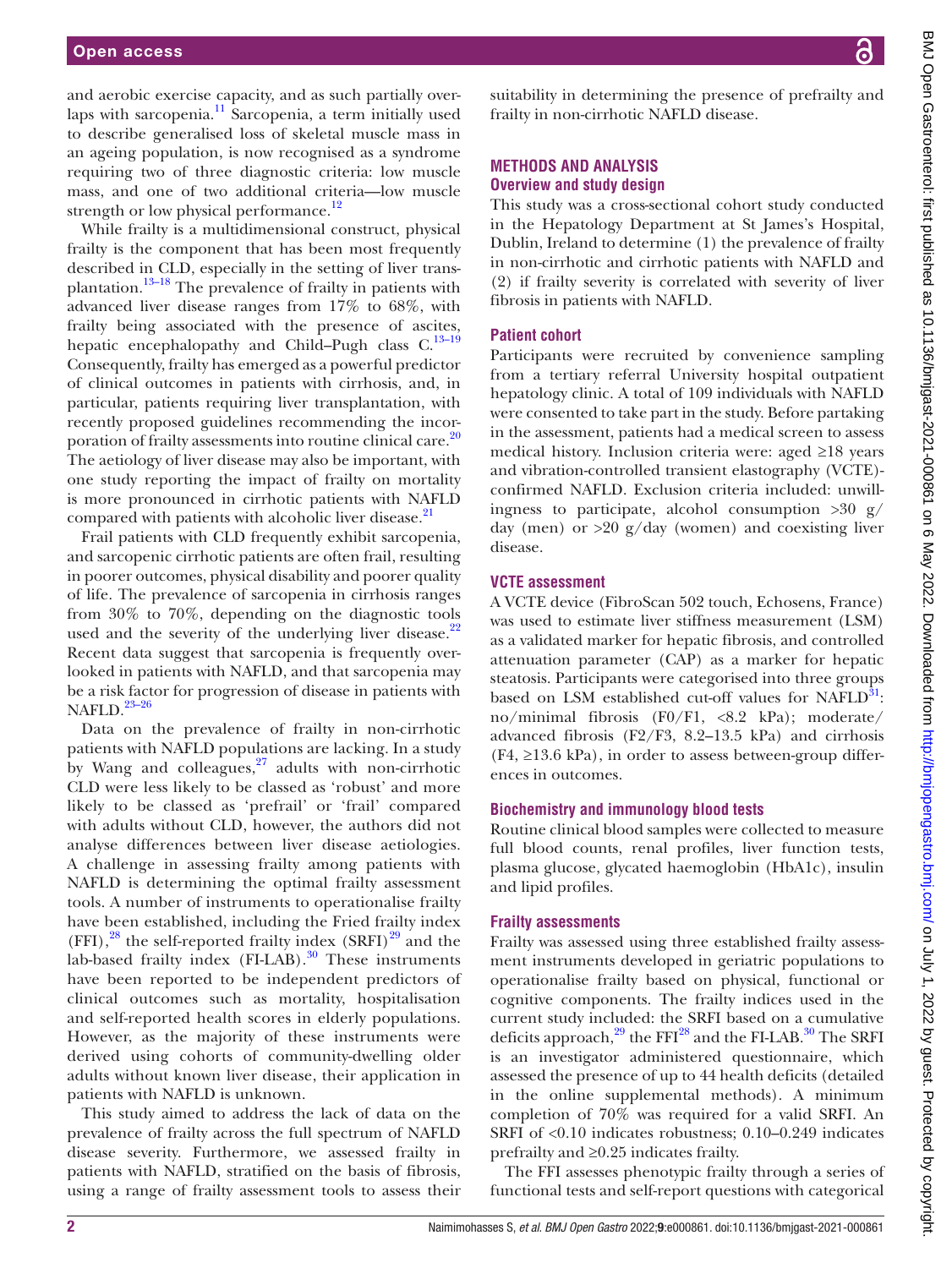cut-offs. Five health deficits were assessed: (1) weakness; (2) slow gait; (3) self-reported exhaustion; (4) unintentional weight loss and  $(5)$  low physical activity.<sup>28</sup> Weakness was assessed by a maximal grip strength test on participant's dominant hand using a hand-grip dynamometer (Jamar Plus, JLW instruments, Chicago, Illinois) and scores were adjusted for gender and body mass index (BMI). Participant's performed three maximum voluntary contractions and the highest score was recorded. Slow gait was measured through a walking test to assess average walking speed over 15 feet. Self-reported exhaustion was measured using two questions relating to experiences with fatigue in the previous week. Questions had four possible responses and were scored on a four-point Likert scale ranging from 'not at all (0)' to 'a lot (3)'. A score of 2 or more in either question was considered positive for fatigue. Unintentional weight loss was assessed by asking participants if they had experienced unintentional weight loss of more than 10 pounds/4.5 kg in the past year. Low physical activity was defined as performing less than 150 min of moderate-to-vigorous physical activity per week in accordance with the WHO physical activity guidelines. $32$  An overall FFI score of 0 indicates robustness; 1–2 indicates prefrailty and ≥3 indicates frailty.

The FI-LAB encompasses multiple standardised bloodbased laboratory tests and is based on a cumulative deficits approach using physiological measures.<sup>30</sup> Each blood test was compared with local standardised reference ranges. Tests that were outside of the normal range were considered as a health deficit for the FI-LAB. The FI-LAB used in this study assessed 35 standardised blood tests (detailed in the [onine supplemental methods](https://dx.doi.org/10.1136/bmjgast-2021-000861)). An index was then created by dividing the total amount of blood tests outside normal ranges by the total amount of blood tests investigated to give a score ranging from 0 to 1.

#### **Functional assessments**

In addition to the frailty assessments, two additional functional assessments were also conducted: the timed up and go (TUG) test $33$  and the 30 s sit-to-stand (30STST) test.<sup>[34](#page-7-18)</sup> The TUG test is used to assess functional mobility and balance and has been reported to be a sensitive and specific measure of frailty.<sup>[35](#page-7-19)</sup> Patients sat on a standardised chair with armrests in place and were prompted to rise out of the chair, walk around a cone 3 m away and sit back on the chair as quickly as possible. For the 30STST test, participants sat on a standardised chair and were asked to stand up from the chair and return to a seating position as many times as possible in thirty seconds.

#### **Statistical analysis**

Statistical analyses were performed using GraphPad Prism, V.9.1.1. Between-group differences were assessed using a one-way analysis of variance or the Kruskal-Wallis test for normal and non-normal continuous data, respectively. Tukey or Mann-Whitney post hoc tests were performed, where appropriate, for normal and nonnormal continuous data, respectively. For between-group,

independent categorical comparisons, Pearson's  $\chi^2$  test was used. Multivariate linear regression was performed to assess potential outcomes that were associated with the frailty assessment instruments. Statistical significance was set at p≤0.05 for all tests.

# **RESULTS**

# **Prefrailty and frailty are prevalent in patients with NAFLD**

One hundred and nine patients with NAFLD completed the study assessments. Baseline participant characteristics for the cohort are detailed in [table](#page-3-0) 1. The mean age of the cohort was 56±12 years, the median BMI was 32.3±9.4  $\text{kg/m}^2$  and 50% were women. There was a high prevalence of hypertension (46%), T2DM (53%) and hypercholesteremia (61%) in the cohort.

Within the cohort, the median SRFI score was 0.18 (IQR=0.18; [table](#page-4-0) 2) and the median FFI score was 1  $(IOR=1; table 2)$ . The FFI classified 59% of the study cohort as prefrail and 5% as frail. The frequency of prefrailty and frailty was higher when using the SRFI, with 38% of the cohort classified as frail and a further 39% classified as prefrail ([table](#page-4-0) 2). Only 36% of patients were classified as robust using the FFI and only 23% of patients were classified as robust using the SRFI. The median FI-LAB score in the full cohort was 0.18 (IQR=0.12; [table](#page-4-0) 2), the median TUG score was 7.0 (IQR=1.8; [table](#page-4-0) 2), and the median 30STST score was 14 (IQR=7; [table](#page-4-0) 2). Defined prefrail and frail cut-off values for the FI-LAB, TUG and 30STST scores were not available.

# **Frailty is increased in patients with NAFLD with advanced liver fibrosis and cirrhosis**

To assess whether higher frailty scores were associated with stages of liver fibrosis and/or cirrhosis, the cohort was stratified on the basis of LSM using established cutoff values for NAFLD.<sup>31</sup> These LSM groupings included 41 patients with no/minimal fibrosis (F0/F1,<8.2 kPa); 44 patients with moderate/advanced fibrosis (F2/F3, 8.2–13.5 kPa) and 24 patients with cirrhosis (F4,  $\geq$ 13.6 kPa) ([table](#page-3-0) 1). There was no significant difference in age or gender between these three groups but there were significant differences in the frequency of T2DM, hypertension, BMI, HbA1c and biochemical markers of liver damage [\(table](#page-3-0) 1), indicative of disease progression.

When comparing the frailty assessments between F0/ F1, F2/F3 and F4 patients, a significant difference was observed in the SRFI scores (p=0.001; [figure](#page-5-0) 1A and [table](#page-4-0) 2), FI-LAB scores ( $p = \le 0.001$ ; [figure](#page-5-0) 1B and table 2) and 30STST scores (p=0.006; [figure](#page-5-0) 1C and [table](#page-4-0) 2). No statistical differences were observed between the LSM groupings for either the FFI scores (p=0.285; [figure](#page-5-0) 1D and [table](#page-4-0) 2) or the TUG scores (p=0.110; [figure](#page-5-0) 1E and [table](#page-4-0) 2). Post hoc analysis identified a significant increase in SRFI scores between F0/F1 patients and F4 patients (median 0.15 vs 0.27; adjusted p=0.001). There was a significant decrease in 30STST scores between F0/ F1 patients and F4 patients (median 16 vs 11; adjusted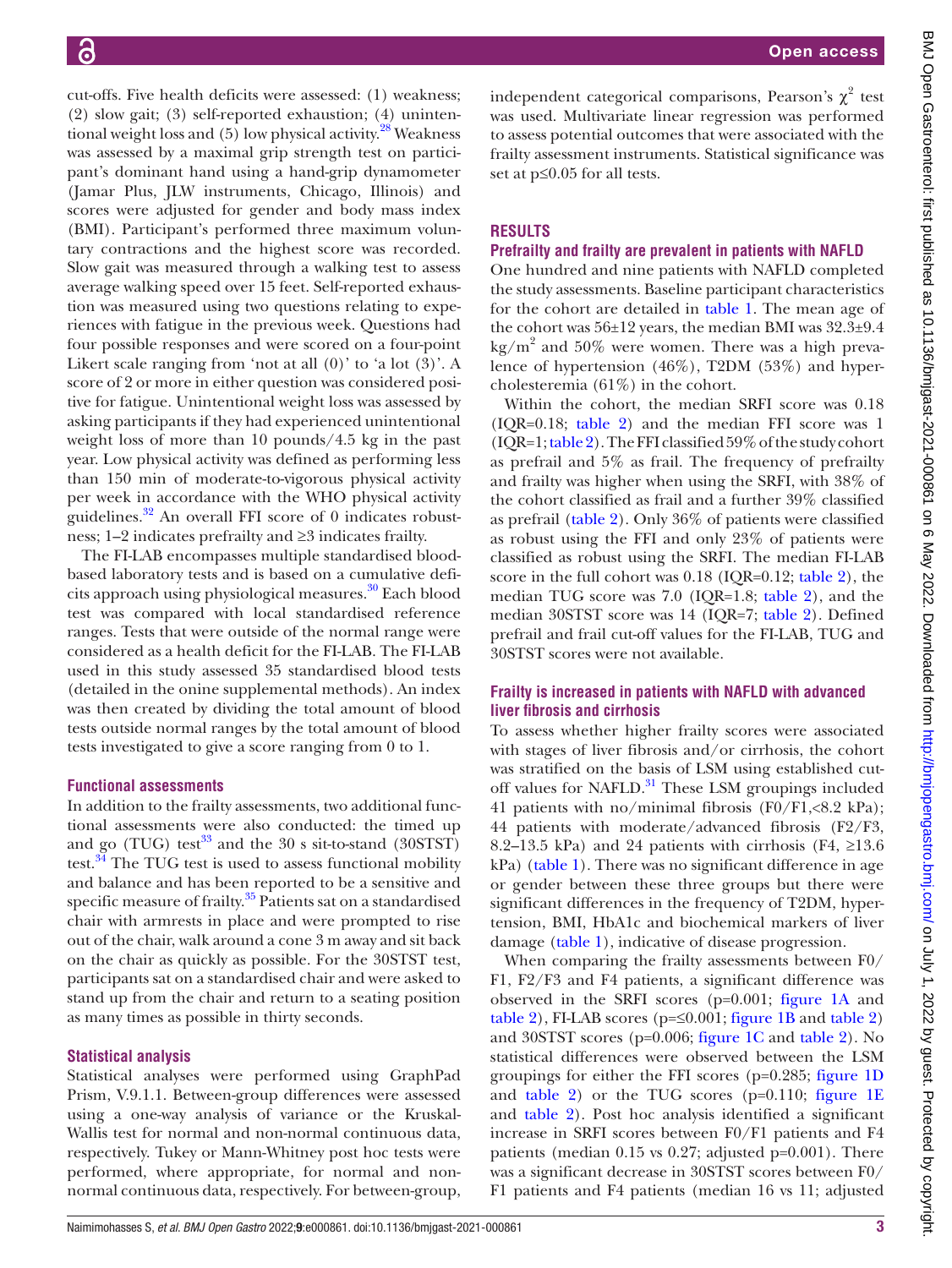<span id="page-3-0"></span>

| <b>Table 1</b> Participant demographics grouped by LSM |               |                |               |             |                       |  |  |  |
|--------------------------------------------------------|---------------|----------------|---------------|-------------|-----------------------|--|--|--|
| <b>Variable</b>                                        | All $(n=109)$ | $F0-F1$ (n=41) | $F2-F3(n=44)$ | $F4$ (n=24) | Between-group p value |  |  |  |
| Age, years †                                           | 56 (12)       | 53 (14)        | 58 (11)       | 57(11)      | $0.150 \downarrow$    |  |  |  |
| Gender, n (%)                                          |               |                |               |             | $0.187$ §             |  |  |  |
| Female                                                 | 55 (50)       | 18 (44)        | 21(48)        | 16 (67)     |                       |  |  |  |
| Male                                                   | 54 (50)       | 23 (56)        | 23(52)        | 8(33)       |                       |  |  |  |
| Smoking status, n (%)                                  |               |                |               |             | $0.440 \$             |  |  |  |
| Non-smoker                                             | 44 (41)       | 20(49)         | 16(37)        | 8(35)       |                       |  |  |  |
| Former-smoker                                          | 51 (48)       | 16 (39)        | 21(49)        | 14 (61)     |                       |  |  |  |
| Smoker                                                 | 12(11)        | 5(12)          | 6(14)         | 1(4)        |                       |  |  |  |
| T2DM, n (%n)                                           | 58 (53)       | 14 (34)        | 26 (59)       | 18(75)      | $0.004$ ** §          |  |  |  |
| Hypercholesteremia, n (%)                              | 66 (61)       | 23 (56)        | 28 (64)       | 15 (63)     | $0.758$ §             |  |  |  |
| Hypertension, n (%)                                    | 50 (46)       | 10(24)         | 25(57)        | 15 (63)     | $0.002$ ** §          |  |  |  |
| BMI (kg/m <sup>2</sup> ) $\P$                          | 32.3(9.4)     | 30.9(4.2)      | 35.0(8.2)     | 34.1 (14.3) | 0.002 ** † †          |  |  |  |
| AST (IU/L) ¶                                           | 28(18)        | 23(12)         | 28 (19)       | 32(14)      | $0.004$ ** † †        |  |  |  |
| ALT (IU/L) ¶                                           | 39 (30)       | 36 (29)        | 44 (33)       | 41 (23)     | $0.074$ ††            |  |  |  |
| ALP (IU/L) $\P$                                        | 81 (43)       | 75 (39)        | 80 (43)       | 93 (46)     | $0.169$ ††            |  |  |  |
| GGT (IU/L) ¶                                           | 51 (63)       | 41 (54)        | 51 (64)       | 74 (161)    | $0.017$ * † †         |  |  |  |
| CRP ( $mg/L$ ) ¶                                       | 2.4(3.3)      | 1.6(2.3)       | 2.6(3.0)      | 2.9(7.1)    | $0.047$ * † †         |  |  |  |
| NLR ¶                                                  | 1.9(1.1)      | 1.9(1.4)       | 1.7(1.0)      | 2.3(1.1)    | $0.013$ *††           |  |  |  |
| HbA1c (mmol/mol) $\P$                                  | 43 (17)       | 38 (10)        | 44 (17)       | 50 (20)     | $0.001$ ** † †        |  |  |  |
| Plasma glucose (mmol/L) ¶                              | 6.0(2.9)      | 5.6(1.4)       | 6.5(4.6)      | 6.2(3.5)    | $0.050$ ††            |  |  |  |
| Hepatic CAP (dB/m) ¶                                   | 319 (64)      | 302 (62)       | 329 (61)      | 340 (80)    | $0.007$ ** † †        |  |  |  |
| Hepatic stiffness (kPa) ¶                              | 9.4(6.3)      | 5.9(2.1)       | 10.0(2.3)     | 15.9(7.7)   | ≤0.001 *** ††         |  |  |  |
| FAST score ¶                                           | 0.36(0.40)    | 0.16(0.28)     | 0.44(0.30)    | 0.62(0.21)  | ≤0.001 ****††         |  |  |  |

Significant between-group difference (p≤0.05), \*\*Significant between-group difference (p≤0.01), \*\*\*Significant between-group difference (p≤0.001).

†Normally distributed variable (mean (SD)).

‡One-way analysis of variance.

§Pearson's  $\chi^2$  test.

¶Non-normally distributed variable (median (IQR)).

††Kruskal Wallis test.

ALP, alkaline phosphatase; ALT, alanine transferase; AST, aspartate transferase; BMI, body mass index; CAP, controlled attenuation parameter; CRP, C reactive protein; GGT, gamma-glutamyl transferase; HbA1c, glycated haemoglobin; LSM, liver stiffness measurement; NLR, neutrophil to lymphocyte ratio.

p=0.004). The post hoc analysis also identified a significant increase in FI-LAB scores between both F0/F1 patients and F4 patients (median 0.14 vs 0.24; adjusted p<0.001) as well as F0/F1 patients and F2/F3 patients (median 0.14 vs 0.21; adjusted p=0.001).

# **Female gender is associated with increased frailty scores in patients with NAFLD**

In order to assess which clinical parameters were associated with elevated frailty scores within our cohort, we performed multivariate linear regression for the three instruments that demonstrated significant differences between F0/F1 and F4 groups (SRFI scores, FI-LAB scores and 30STST scores). Variables were selected on the basis of clinical relevance to disease progression and included CAP scores, LSM values, gender, smoking history, diabetes, hypercholesteremia, hypertension, age

and BMI. CAP score, gender and hypercholesteremia were each identified as statistically significant independent predictors of SRFI score ([online supplemental table](https://dx.doi.org/10.1136/bmjgast-2021-000861) [1](https://dx.doi.org/10.1136/bmjgast-2021-000861)). Gender was the only statistically significant independent predictors of FI-LAB score [\(online supplemental](https://dx.doi.org/10.1136/bmjgast-2021-000861) [table 2](https://dx.doi.org/10.1136/bmjgast-2021-000861)), while gender and age were statistically significant independent predictors of 30STST score [\(online](https://dx.doi.org/10.1136/bmjgast-2021-000861) [supplemental table 3\)](https://dx.doi.org/10.1136/bmjgast-2021-000861).

To further characterise this association with gender for the SRFI, the FI-LAB and the 30STST, we divided the full cohort on the basis of gender. Significant differences in SRFI scores ( $p<0.01$ ; [figure](#page-5-1) 2A), FI-LAB scores ( $p<0.01$ ; [figure](#page-5-1)  $2B$ ) and 30STST scores (p<0.01; figure  $2C$ ) were present when comparing male and female patients. No differences in CAP scores, LSM values or chronological age were observed between male and female patients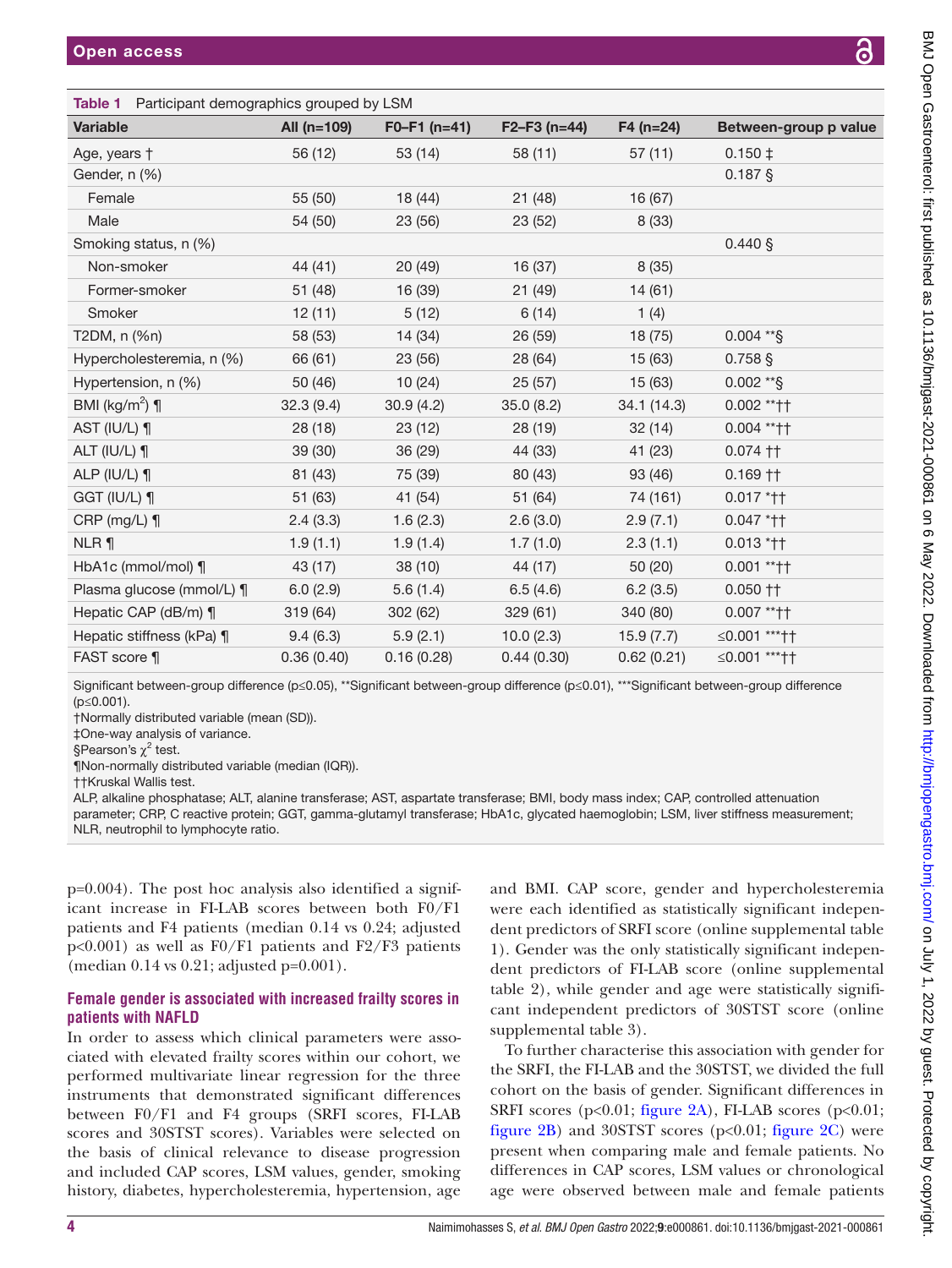<span id="page-4-0"></span>

| Table 2 Frailty outcomes grouped by LSM |               |                |               |             |                       |  |  |  |
|-----------------------------------------|---------------|----------------|---------------|-------------|-----------------------|--|--|--|
| <b>Variable</b>                         | All $(n=109)$ | $F0-F1$ (n=41) | $F2-F3(n=44)$ | $F4$ (n=24) | Between-group p value |  |  |  |
| SRFI score †                            | 0.18(0.18)    | 0.15(0.15)     | 0.20(0.19)    | 0.27(0.20)  | $0.001$ ** $\ddagger$ |  |  |  |
| <b>SRFI</b> categories                  |               |                |               |             | $0.007$ **\$          |  |  |  |
| Robust, n (%)                           | 25(23)        | 14 (35)        | 10(23)        | 1(4)        |                       |  |  |  |
| Pre-frail, $n$ $(\%)$                   | 42 (39)       | 18 (45)        | 16 (36)       | 8(33)       |                       |  |  |  |
| Frail, $n$ $(\%)$                       | 41 (38)       | 8(20)          | 18(41)        | 15 (63)     |                       |  |  |  |
| FFI score †                             | 1(1)          | 1(1)           | 1(2)          | 1(2)        | $0.285 \pm$           |  |  |  |
| FFI categories                          |               |                |               |             | $0.810$ \$            |  |  |  |
| Robust, n (%)                           | 29 (36)       | 14(41)         | 11 (36)       | 4(25)       |                       |  |  |  |
| Pre-frail, $n$ $(\%)$                   | 48 (59)       | 18 (53)        | 19(61)        | 11 (69)     |                       |  |  |  |
| Frail, $n$ $(\%)$                       | 4(5)          | 2(6)           | 1(3)          | 1(6)        |                       |  |  |  |
| FI-LAB score †                          | 0.18(0.12)    | 0.14(0.11)     | 0.21(0.09)    | 0.24(0.15)  | ≤0.001 ****‡          |  |  |  |
| Timed-up and go $(s)$ $\dagger$         | 7.0(1.8)      | 6.7(1.8)       | 6.8(1.7)      | 7.5(1.9)    | $0.110 \pm$           |  |  |  |
| 30s sit-to-stand †                      | 14(7)         | 16(7)          | 14(6)         | 11(6)       | $0.006$ ** $\ddagger$ |  |  |  |

Post hoc for SRFI: F0/F1 significantly different from F4 (adjusted p=0.001). Post hoc for LBFI: F0/F1 significantly different from F2/F3 (adjusted p=0.001) and F4 (adjusted p≤0.001). Post hoc for 30 s sit-to-stand: F0/F1 significantly different from F4 (adjusted p=0.004). \*\*Significant between-group difference (p≤0.05), \*\*Significant between-group difference (p≤0.01), \*\*\*Significant between-group difference (p≤0.001).

††Non-normally distributed variable (median (IQR))

‡‡Kruskal-Wallis test

§§Pearson's χ<sup>2</sup> test

FFI, Fried frailty index; FI-LAB, lab-based frailty index; SRFI, self-reported frailty index.

[\(figure](#page-5-1) 2D–F). The SRFI scores and FI-LAB scores were both higher in women ([figure](#page-5-1) 2A,B), while the 30STST score was lower in women ([figure](#page-5-1) 2C), indicating a significantly higher prevalence of frailty in female patients with NAFLD.

# **DISCUSSION**

This study highlights the high prevalence of prefrailty and frailty among patients with NAFLD, across the spectrum of fibrosis stages. By examining multiple different tools that operationalise frailty, we demonstrate that the SRFI, FI-LAB and 30STST instruments demonstrate increased frailty in patients with NAFLD as liver stiffness increases; in contrast, no significant changes in frailty were detected using TUG or FFI instruments between patients with different stages of fibrosis and those with cirrhosis. Furthermore, our study highlights the association of frailty and female gender.

Our data demonstrate a high prevalence of prefrailty and frailty among patients with NAFLD at non-cirrhotic disease stages. When employing the SRFI assessment instrument, 20% of patients with F0/F1, 41% of patients with F2/F3 compared with 63% of patients with F4 disease were classified as frail. This equated to a median SRFI score of 0.15, 0.20 and 0.27 in the F0/F1, F2/F3 and F4 groups, respectively. By comparison, data using the SRFI in community-based cohorts detected a mean SRFI score of approximately  $0.10$  in an Irish population.<sup>[29](#page-7-13)</sup> In this well-characterised Irish longitudinal cohort study, the overall frequency of frailty detected by the SRFI was

11% among 4961 individuals aged over 50 years of age. Similar data have been reported in a study of communitydwelling elders in Japan.<sup>36</sup> The prevalence of frailty using the FFI was 5.6% in healthy community dwelling participants compared with a prevalence of 17.9% in noncirrhotic patients and  $37.0\%$  in patients with cirrhosis. $37$ These data suggest that patients with non-cirrhotic CLD are more susceptible to frailty compared with the general population.

In our study, gender was an independent predictor of SRFI score, FI-LAB score and 30STST score, indicating a strong association between female gender and increased frailty. Female patients with NAFLD had significantly higher frailty scores compared with men. This finding aligns with a review of 4611 NHANES subjects, which assessed the association between NAFLD and sarcopenia. In this study, the independent predictors for the presence of sarcopenia among individuals with NAFLD included older age, female gender, non-Hispanic white ethnicity and lower physical activity.<sup>[8](#page-7-1)</sup> This gender difference has been identified in a number of population studies of frailty in the absence of CLD. Frailty researchers postulate multifactorial reasons for gender disparities in frailty, encompassing biological, sociological and environmental factors.[38–40](#page-7-22) Despite an increased preponderance for frailty, women tend to live longer, a phenomenon that is known as the frailty-mortality paradox. Future studies of frailty in patient with NAFLD will need to account for this gender-specific effect.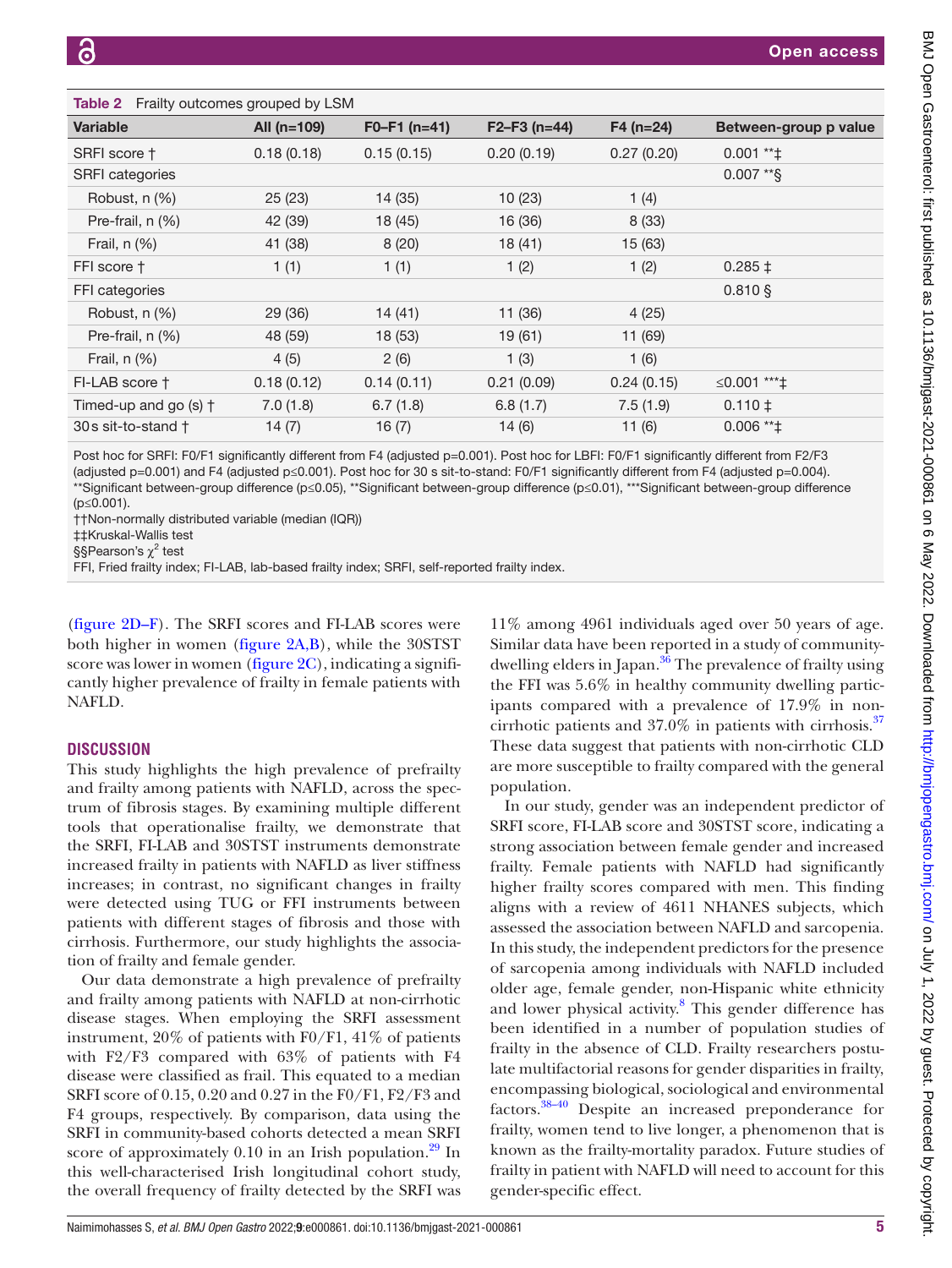

<span id="page-5-0"></span>Figure 1 The frequency of frailty increases in patients with non-alcoholic fatty liver disease (NAFLD) with higher stages of liver fibrosis. Participants were categorised into three groups based on liver stiffness measurement (LSM) cut-off values for NAFLD $^{31}$ : no/minimal fibrosis (F0/F1, <8.2) kPa); moderate/advanced fibrosis (F2/F3, 8.2–13.5 kPa) and cirrhosis (F4, ≥13.6 kPa). (A) Self-reported frailty index (SRFI) scores in patients classified as F0/F1, F2/F3 and F4. (B) Labbased frailty index (FI-LAB) scores in patients classified as F0/F1, F2/F3 and F4. (C) 30 s sit-to-stand (30STST) scores in patients classified as F0/F1, F2/F3 and F4. (D) Fried frailty index (FFI) scores in patients classified as F0/F1, F2/F3 and F4. (E) Timed up and go (TUG) scores in patients classified as F0/F1, F2/F3 and F4. Between-group differences were assessed using a Kruskal-Wallis test and Mann-Whitney post-hoc analysis with Bonferroni correction. \*\*p<0.01; \*\*\*p<0.001.

While gender was consistently associated with SRFI, FI-LAB and 30STST scores, other clinical parameters also showed significant associations with the different assessment instruments, including CAP score, age and hypercholesteremia. Due to the relatively small size of our cohort, we could not define the relative contributions of different clinical parameters on the likelihood of frailty. It is possible that the presence of comorbidities such as type 2 diabetes, elevated CRP and hypertension, which were all more common in patients with greater degrees of fibrosis, may also have influenced the risk of frailty among patients with NAFLD, independent of the presence of liver disease.

The SRFI, the FI-LAB and the 30STST each demonstrated a significant association with liver fibrosis; however, this was not evident with the FFI instrument and TUG test in our cohort. One of the components of the FFI is unintentional weight loss and consequently the FFI may under-represent frailty in obese patients as high BMI and weight gain can mask lean weight loss or sarcopenia.[41](#page-7-23) Similarly, the cut-off parameters for assessing grip strength based on BMI may not be sensitive for patients with non-cirrhotic NAFLD. Each component of the frailty



<span id="page-5-1"></span>Figure 2 Female patients with non-alcoholic fatty liver disease (NAFLD) have higher frailty scores, despite no difference in liver fibrosis staging or age, compared with males. All participants were categorised into on the basis of gender, irrespective of the degree of liver disease. (A) Self-reported frailty index (SRFI) scores in female and male patients. (B) Lab-based frailty index (FI-LAB) scores in female and male patients. (C) 30 s sit-to-stand (30STST) scores in female and male patients. (D) Controlled attenuation parameter (CAP) measurements (dB/m) in female and male patients. (E) Liver stiffness measurement (LSM; in kPa) in female and male patients. (F) Age (in years) in female and male patients. Between-group differences were assessed using either an unpaired t test (F) or a Mann-Whitney test (A–E). ns, not significant; \*\*p<0.01.

index assesses different aspects of frailty and it is likely that some components of the frailty assessment may be more predictive of specific clinical outcomes compared with others. Our results highlight that FFI scores do not significantly increase in patients with NAFLD during the early stages of disease progression.

To address the unmet need for a frailty assessment tool specifically in patients with cirrhosis, Lai *et al* developed the Liver Frailty Index  $(LFI).$ <sup>[16](#page-7-24)</sup> This comprises three tests—grip strength, chair stands and balance testing. Lai and colleagues demonstrated that LFI performed better than MELD-Na in predicting waiting list mortality.<sup>16 19</sup> However, as enrolment of patients in our study began, the LFI had been validated for use only in cirrhotic patient cohorts and was, therefore, not included in our study. Subsequent research has confirmed that the LFI has external validity in non-cirrhotic populations and is highly reproducible. $27$  Future studies should assess the LFI in non-cirrhotic patients with NAFLD to determine which frailty assessment instruments are best suited for this patient population.

We did not formally assess the presence of sarcopenia in our NAFLD study cohort. The European Working Group on Sarcopenia in Older People guideline recommends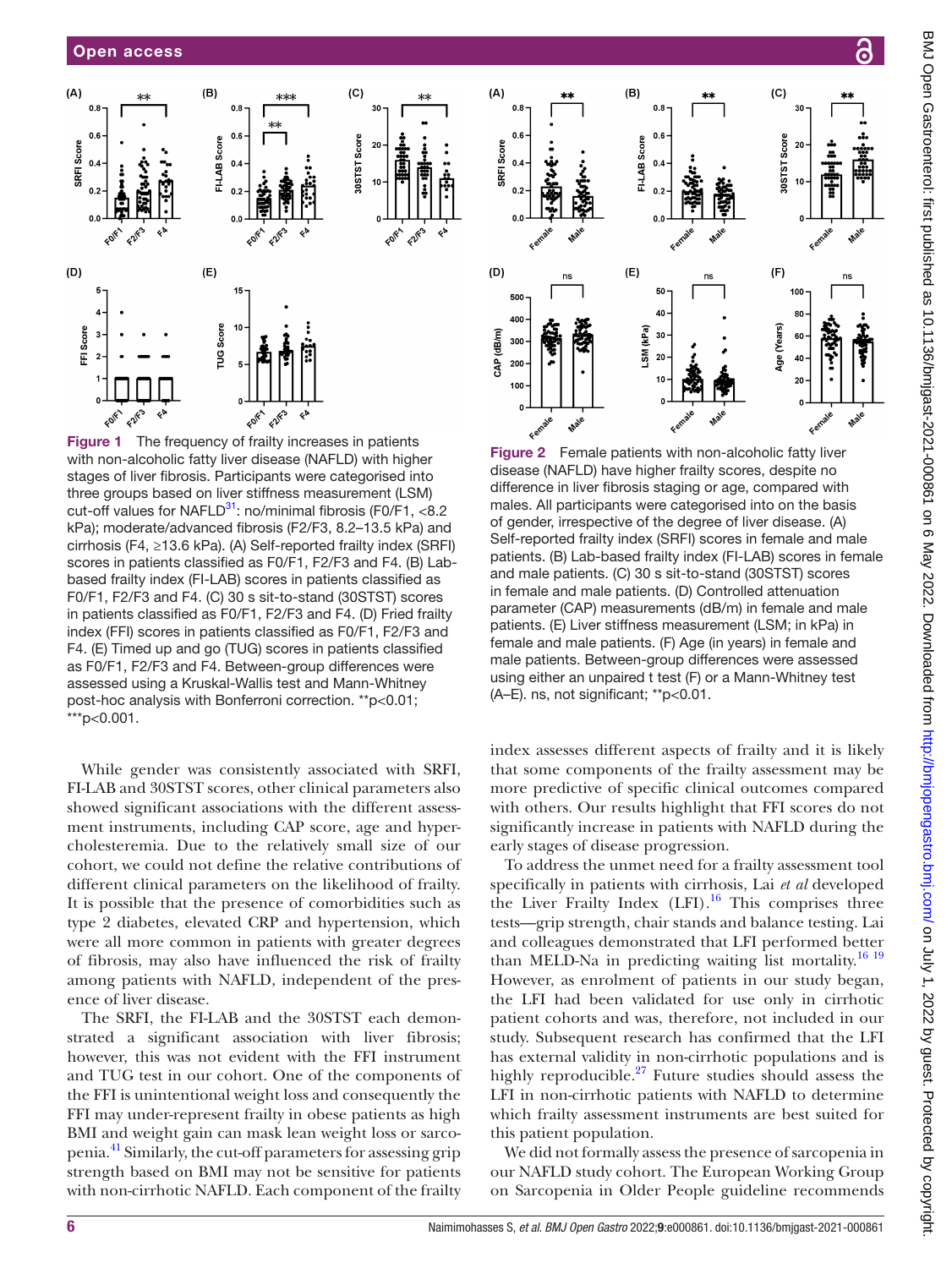measurement of muscle mass, strength and function and requires documentation of low muscle mass with one of two further criteria; low muscle strength or low physical performance.<sup>12</sup> Our study was not designed to formally assess muscle mass by CT, DEXA or US imaging, but we did assess muscle strength (as part of the FFI score) and physical performance (30STST and TUG). Physical performance as assessed by 30STST was significantly different across the spectrum of liver fibrosis, however, the TUG scores were not, possibly indicating differences in the sensitivity of these different measures within patients with NAFLD.

Identifying frailty in non-cirrhotic patients with NAFLD is an important first step in developing interventions to address frailty. A number of guidelines pertaining to dietary, lifestyle, exercise and pharmacotherapy interventions for individuals with frailty and/or sarcopenia highlight the importance of early identification and subsequent implementation of rehabilitation measures.<sup>542</sup> Exercise interventions have already demonstrated significant improvements in liver fat content and fibrosis in patients with NAFLD, independent of overall weight  $loss<sub>1</sub><sup>4344</sup>$  although patient adherence is a significant challenge that must be addressed. It will be important to assess the impact of exercise on frailty in non-cirrhotic NAFLD populations in future interventional studies.

This study has several limitations: (1) the small sample size (n=109) was due in part to the detailed assessment required for each patient and future prospective studies will need to prioritise the assessments of frailty, including the LFI as well as measurements of sarcopenia; (2) our cohort was selected from patients attending a tertiary referral service and as a result may have had more severe metabolic disease compared with patients with NAFLD in the community; (3) our study lacked a direct age-matched control group without NAFLD and while Irish data on the use of SRFI is available from community-based welldescribed cohorts from different age groups, these data are not directly matched for BMI or gender; (4) as a cross-sectional study, we were unable to assess the impact of frailty on clinical outcomes in non-cirrhotic NAFLD patients, or to report if changes in frailty measurements correlate with liver disease progression or regression. It is likely that frailty assessment tools will need to be assessed in a longitudinal cohort to determine the optimal frailty assessment tool for this patient population.

Our results highlight the complex and multifaceted impact of metabolic disease on overall health in patients with NAFLD, even in patients with early fibrosis stage. Frailty indices are important tools that aid early identification of patients with NAFLD who may be more vulnerable to adverse health outcomes. Incorporation of frailty assessment tools in clinical practice can facilitate more accurate prognostication, facilitate rehabilitation strategies to address physical frailty deficits and consequently improve patient care. Further validation studies of frailty assessment tools with long-term follow-up in patients with non-cirrhotic liver disease are required.

#### Author affiliations

<sup>1</sup>Department of Hepatology, St James's Hospital, Dublin, Ireland <sup>2</sup>Department of Physiotherapy, Trinity College Dublin School of Medicine, Dublin, Ireland

<sup>3</sup>Academic Department of Neurology, Trinity College Dublin School of Medicine, Dublin, Ireland

4 Department of Biology, Kathleen Lonsdale Institute for Human Health Research, National University of Ireland Maynooth, Maynooth, Ireland

5 Department of Clinical Medicine, Trinity College Dublin School of Medicine, Dublin, Ireland

Twitter Philip O'Gorman [@philipogorman3](https://twitter.com/philipogorman3)

Acknowledgements The authors would like to acknowledge all staff in the Department of Hepatology and Clinical Research Facility at St James's Hospital, and staff in the Discipline of Physiotherapy at Trinity College Dublin.

Contributors SuN, JG, MR, DF, PO'G and SaN designed the study. PO'G, MM, EM, SaN and SuN collected the data. MR analysed the data. PO'G, SaN, MR and SuN drafted the original manuscript. All authors revised and edited the manuscript. All authors approved the final version of the manuscript. SuN is author acting as guarantor.

Funding This work was supported by a grant held by SN from the Health Research Board, Ireland. MR was supported by the Health Research Board (EIA-2017–013).

Competing interests None declared.

Patient consent for publication Not applicable.

Ethics approval This study involves human participants and was approved by Research Ethics Committee at St. James's and Tallaght University Hospital, Dublin, Ireland. REC REF03:2018. Participants gave informed consent to participate in the study before taking part, and the study was conducted in line with the Declaration of Helsinki, 2013. The study assessments occurred between February 2018 and November 2019.

Provenance and peer review Not commissioned; externally peer reviewed.

Data availability statement Data are available upon reasonable request.

Supplemental material This content has been supplied by the author(s). It has not been vetted by BMJ Publishing Group Limited (BMJ) and may not have been peer-reviewed. Any opinions or recommendations discussed are solely those of the author(s) and are not endorsed by BMJ. BMJ disclaims all liability and responsibility arising from any reliance placed on the content. Where the content includes any translated material, BMJ does not warrant the accuracy and reliability of the translations (including but not limited to local regulations, clinical guidelines, terminology, drug names and drug dosages), and is not responsible for any error and/or omissions arising from translation and adaptation or otherwise.

Open access This is an open access article distributed in accordance with the Creative Commons Attribution Non Commercial (CC BY-NC 4.0) license, which permits others to distribute, remix, adapt, build upon this work noncommercially, and license their derivative works on different terms, provided the original work is properly cited, appropriate credit is given, any changes made indicated, and the use is non-commercial. See: [http://creativecommons.org/](http://creativecommons.org/licenses/by-nc/4.0/) [licenses/by-nc/4.0/.](http://creativecommons.org/licenses/by-nc/4.0/)

#### ORCID iDs

Philip O'Gorman<http://orcid.org/0000-0002-8948-1829> Suzanne Norris <http://orcid.org/0000-0002-4613-0041>

# **REFERENCES**

- <span id="page-6-0"></span>1 Younossi Z, Anstee QM, Marietti M, *et al*. Global burden of NAFLD and NASH: trends, predictions, risk factors and prevention. *[Nat Rev](http://dx.doi.org/10.1038/nrgastro.2017.109)  [Gastroenterol Hepatol](http://dx.doi.org/10.1038/nrgastro.2017.109)* 2018;15:11–20.
- 2 Jarvis H, Craig D, Barker R, *et al*. Metabolic risk factors and incident advanced liver disease in non-alcoholic fatty liver disease (NAFLD): a systematic review and meta-analysis of population-based observational studies. *[PLoS Med](http://dx.doi.org/10.1371/journal.pmed.1003100)* 2020;17:e1003100.
- Diehl AM, Day C. Cause, pathogenesis, and treatment of nonalcoholic steatohepatitis. *[N Engl J Med](http://dx.doi.org/10.1056/NEJMra1503519)* 2017;377:2063–72.
- Moore JB. From sugar to liver fat and public health: systems biology driven studies in understanding non-alcoholic fatty liver disease pathogenesis. *[Proc Nutr Soc](http://dx.doi.org/10.1017/S0029665119000570)* 2019;78:290–304.